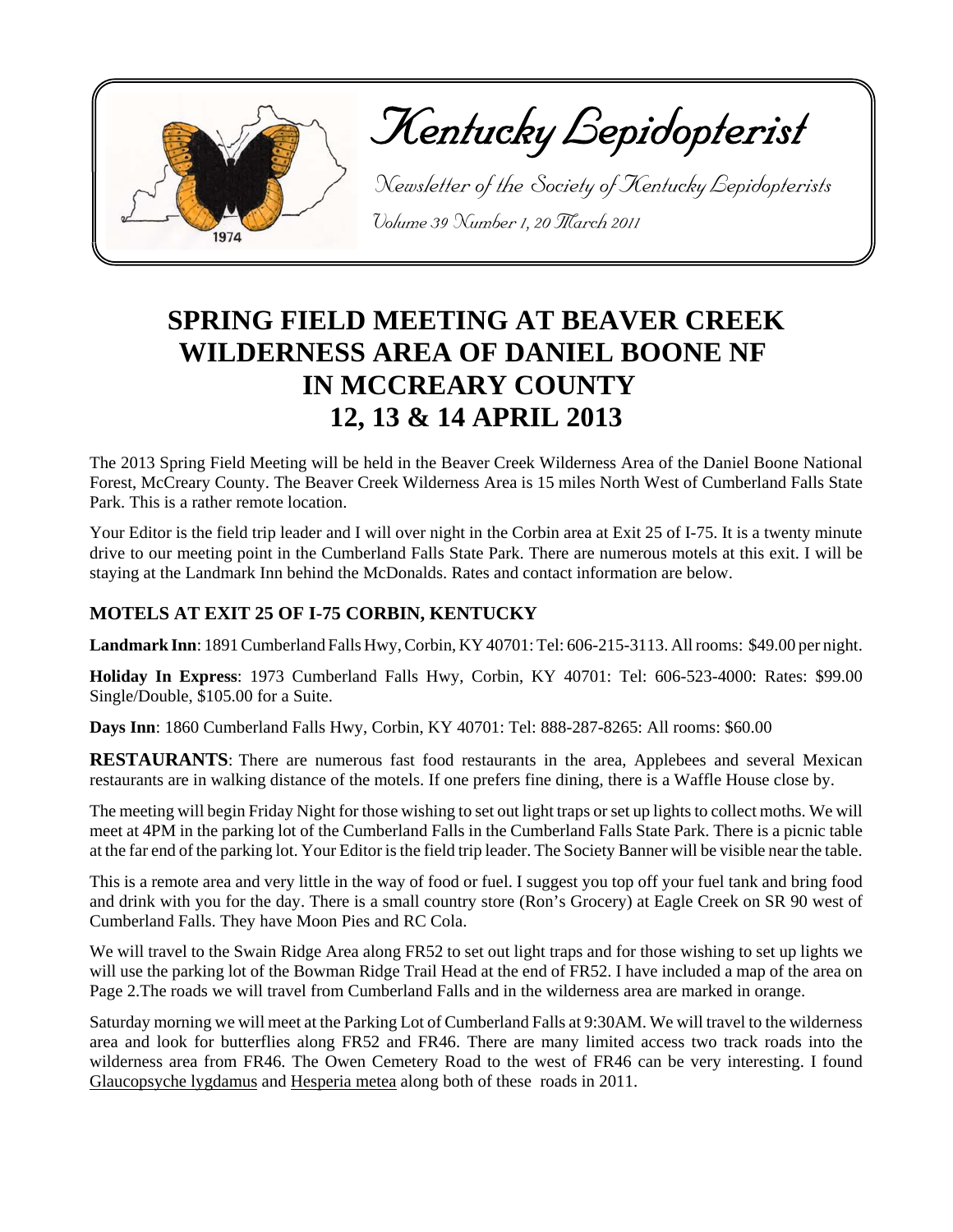#### **THE SOCIETY OF KENTUCKY LEPIDOPTERISTS**

#### **OFFICERS**

#### **PRESIDENT**

Gerald Burnett 233 Gray Road LaCenter, KY 42056-9542 E-mail: gdburnett@brtc.net

#### **TREASURER**

Les Ferge 7119 Hubbard Avenue Middleton, WI 53562 E-mail: lesferge@gmail.com

#### **FIELD TRIP COORDINATOR**

Charles Wright 65 Springhill Rd. Frankfort, KY 40601-9211 E-mail: mary@maryhamilton.info

#### **EDITOR**

Leroy C. Koehn 3000 Fairway Court Georgetown, KY 40324-9454 E-mail: Leptraps@aol.com

#### **SECRETARY**

Tony Merkle 1501 Stephenson Road Walton, KY 41094 E-mail: jamphoto@insightbb.com

#### **AT-LARGE MEMBERS**

Loran Gibson - 2016\* Richard Henderson - 2014\* Don Tangrean - 2016\* \* term expires

#### **THE SOCIETY OF KENTUCKY**

**LEPIDOPTERISTS** is open to anyone with an interest in the Lepidoptera of the State of Kentucky. Membership dues are sent to the Treasurer: Les Ferge, 7119 Hubbard Avenue, Middleton, WI 53562

We will remain in this area most of the day and will travel to the Bowman Ridge Area (FR50/FR51) on the west side of the wilderness area off of US27 to set out light traps for the night. For those interested in operating lights for moths, we will find a suitable location. We will return to this area on Sunday. We will return to the Corbin area Saturday evening for dinner at one of the local restaurants.

We will meet again on Sunday morning in the Parking Lot of Cumberland Falls at 8:30AM. We will travel to the west side of the wilderness area, pick up the light traps and spend the remainder of the day looking for butterflies.

Although I have been to Beaver Creek Wilderness Area several times to collect moths, I have only collected butterflies in the spring. This should be an interesting and enjoyable field meeting. Please let me know if you are planning to attend. Tel: 502-542-7091 or Email: Leptraps@aol.com.



**from Cumberland Falls.**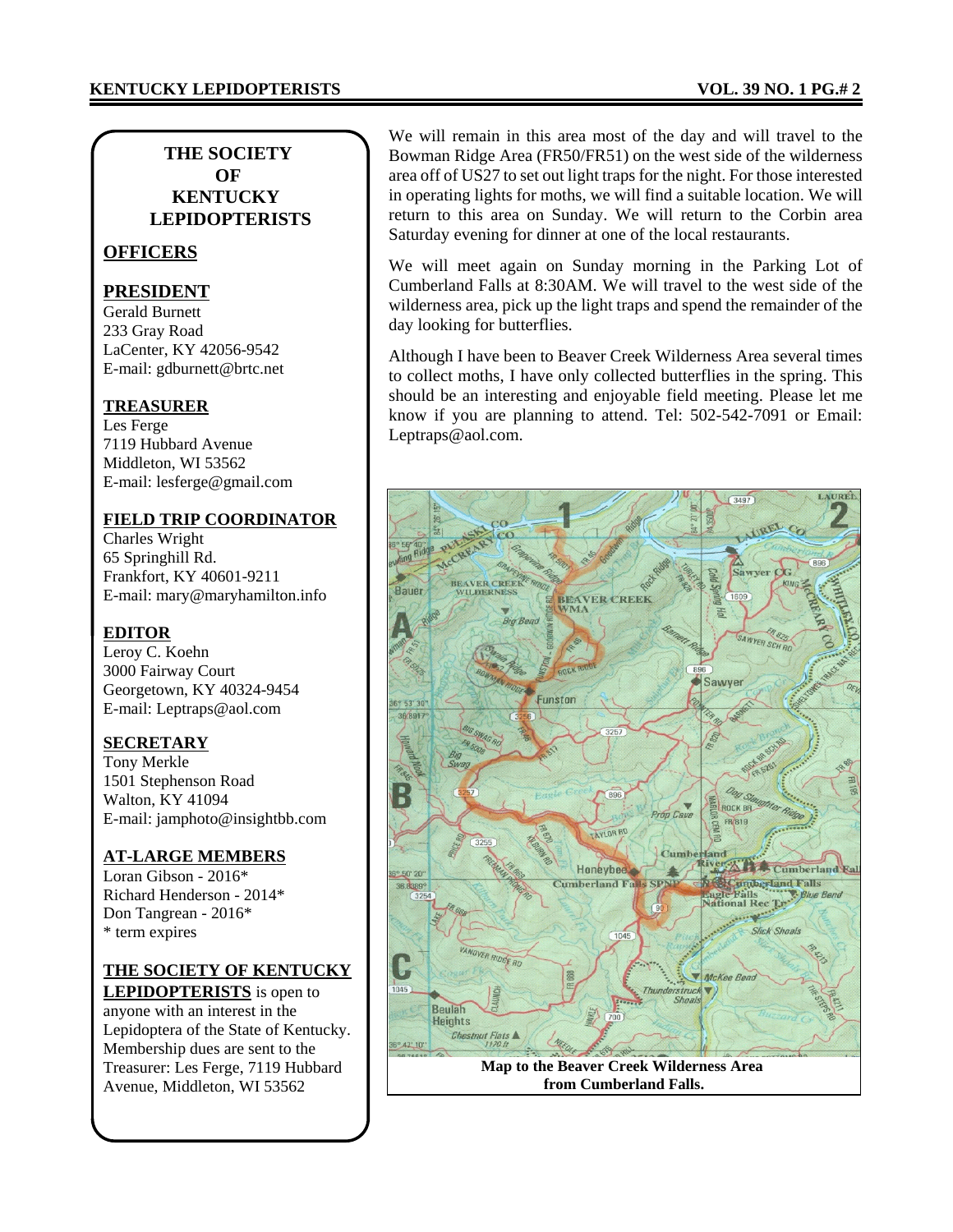

# **ENYO LUGUBRIS: A RARE STRAY FOR THE DEEP SOUTH**

In early October of 2012 I was visiting Seeps in the Daniel Boone NF in McCreary and Laurel counties searching for Papaipema speciosissima. On 3 October 2012 I set out three Light Traps in a large seep near Whitley City in McCreary County. When I returned the following morning of 4 October 2012 to recover the light traps, I was surprised to find the Tropical Sphingid, Enyo lugubris in one of the traps. This is only the third record of the this Sphingid to be reported in Kentucky.

Although I collected a rather worn male of Papaipema speciosissisma in another trap, Enyo lugubris was the most interesting moth in any of the traps, and the  $4<sup>th</sup>$  of October was a very late date for any Sphingid, mush less one in a Seep.

**\*\*\*\*\*\*\*\*\*\*\*\*\*\*\*\*\*\*\*\*\*\*\*\*\*\*\*\*\*\*\*\*\*\*\*\***

### **NEW MEMBERS**

Dennis Currutt 7533 Mulberry Rd. Chesterland, OH 44026-1303

Rob Liptak 2906 Tarryton Ln. Springfield OH 45503-2141

Lyvonda M. Napier 283 Upper Grassey Branch Rd. Essie, KY 40827

## **MEETING & EVENT SCHEDULE FOR 2013**

**Spring Field Meerting**: 12,13,& 14 April to Beaver Creek Wilderness Area, Daniel Boone NF, McCreary County. Trip Leader: Leroy C. Koehn. The meeting announcement appears in this newsletter.

**Summer Field Meeting**: 23, 24 & 25 August to Henderson Sloughs WMA in Henderson County. Trip leaders Gerald Burnett & Bill Black. We will again return to Henderson Sloughs WMA. The weather was not very good during our 2012 meeting. We should find many interesting species with better weather, including average rain fall. Although some interesting species were collected, the 2012 drought and record heat had an impact on Lepidoptera.

**The Annual July 4<sup>th</sup> Butterfly Count:** Saturday 20 July 2013 at the Horner Wildlife Sanctuary in Oldham County.

Dr. Charles V. Covell will be leading the count. There will be more information in the next Newsletter.

**Oak Grove Butterfly Festival**: Saturday 28 September 2013 in Oak Grove, Kentucky. The Festival is a one day, 10 hour event. The Society has been invited to return this year and bring a display of butterflies and moths. Gerald Burnett, Bill Black and Leroy Koehn will organize the event for the Society. If you are interested in participating, mark your calendar for 28 September 2013. There will be more information in future newsletters.

**2013 Annual Meeting**: November 15 & 16, 2013: The meeting will be at the University of Kentucky, Lexington, KY. Friday and Saturday November 15 & 16. We will meet in the Insect Museum in the Dimock Animal Pathology Building. There will be the "Gathering of Lepiodpterists" on Friday evening. The featured speaker will be Michael Pogue and his presentation will be on the Heliothinae moths of North America.

**The 2013 Great Papaipema Chase**: This is not a field meeting. If you would like to participate in the Chase and would like other members to join you in the field, select a date and the location that you will survey and/or a target species. Send your information to the Editor along with your contact information. Your Chase plans will appear in the Newsletter.

Your Editor will be visiting Seeps in search of Papaipemma speciosissima in October.